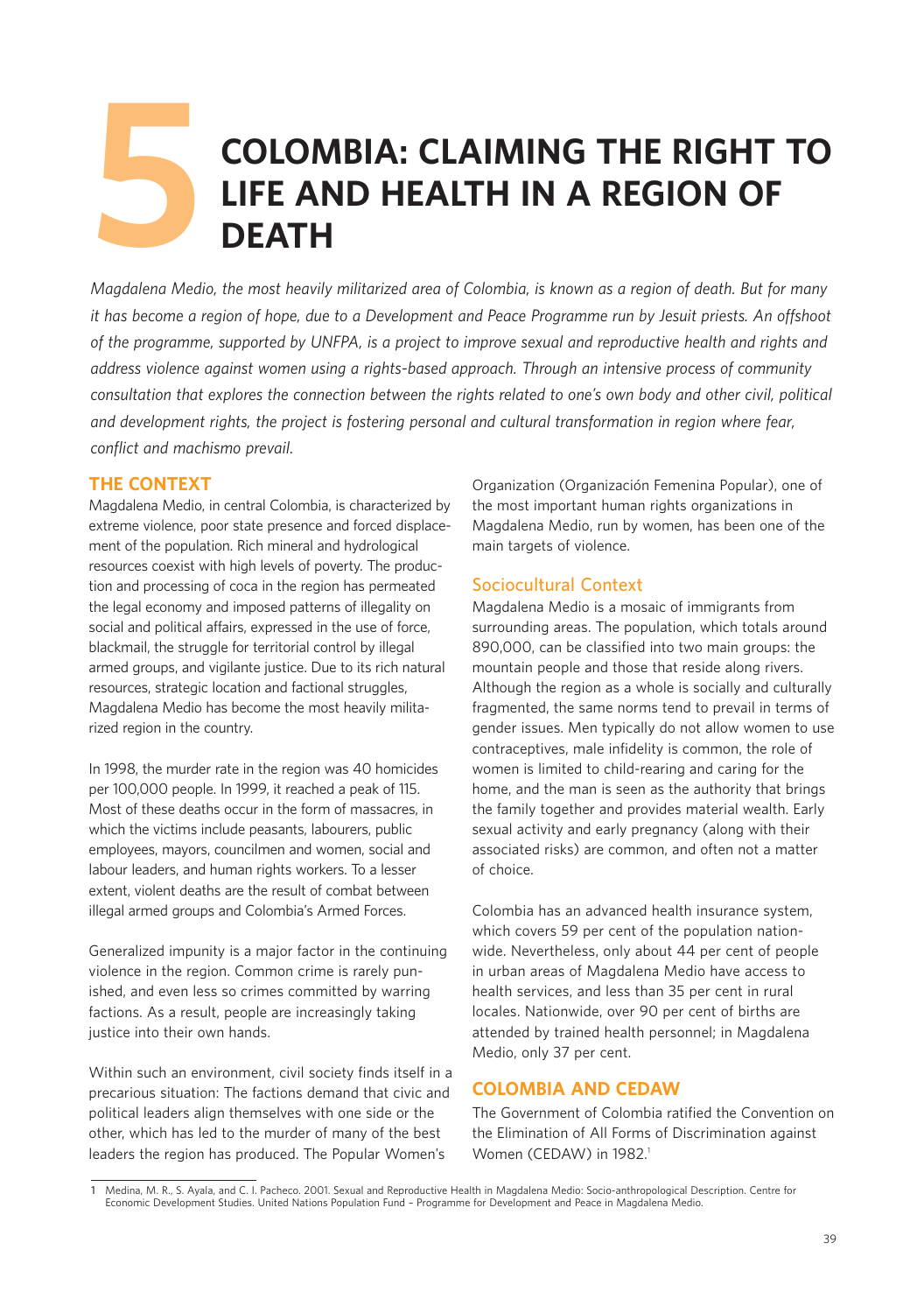## **ONE REGION: DIVERGENT CULTURES**

A socio-anthropological analysis of the project's target population,<sup>2</sup> who come from many different areas, found no predominant cultural traits. However, there are common characteristics affecting sexual and reproductive health between two distinct groups in Magdalena Medio: the mountain people and the river people. For those who live in the mountains, there is a tendency towards more stable couples, female monogamy and large families. A male authority figure usually keeps the family together and regulates family activities. In pregnancy and childbirth, there is a high risk of miscarriage and premature delivery due to malnutrition and physical labour. The man is generally ignorant about and uninvolved in caring for his partner during pregnancy and childbirth, and the woman doesn't participate in decisions regarding family size or the use of contraceptives.

The river people are generally characterized by their poor stability as couples (with frequent separations and younger unions), single motherhood, teenage pregnancy and shorter intervals between births, and smaller families. The man in the family usually has no authority over child-rearing or family planning, but assumes an authoritarian role over the woman and the household economy. Men are frequently involved in multiple relationships and sometimes have more than one home with children. As in the mountain population, there is little knowledge about contraceptive methods, explicit or implied prohibition of their use by women, and little or no sexual education. Young women tend to know little about care during pregnancy, childbirth and its aftermath, and family members provide no special care to pregnant women. As a result, there are high rates of maternal mortality.

In both cultures, abortion continues to be a public health problem, and women frequently find themselves in conditions of profound loneliness, lacking institutional services and social support.

In regards to sexual violence, most of the perpetrators are family members or friends. For this reason, most cases of rape are forgiven by people close to the victim, and the abuses continue.

## **Legal Status of Colombian Women**

The situation of Colombian women has undergone fundamental changes as a result of the adoption of a new Constitution in 1991, which made men and women equal before the law, condemned any form of discrimination against women, offered protection to women during pregnancy and after delivery, provided special assistance for women heads of households, and established the right of the couple to freely determine the number of children they wish to have.<sup>3</sup>

Despite these and other advances, obstacles persist in the enforcement of existing legislation. Among them is the predominance of a patriarchal culture. Typically, for example, it is the man who determines where the family lives, violence against women remains a common means of wielding power, pregnant and breastfeeding mothers encounter difficulties at work, and women are at a disadvantage in separation and divorce proceedings and in exercising their political rights.

Furthermore, Colombia has a poorly developed legal and social culture of affirmative action. Accordingly, the positive action stipulated by the Constitution concerning women's participation in public administration has not been translated into legislation, despite the efforts of some members of Congress and the women's movement.

## **Violence against Women in Colombia <sup>4</sup>**

Article 42 of the Constitution states that any form of violence in the family destroys harmony and unity, and that it shall be punished by law. In response, in 1996, Congress enacted Law 294 (Sexual Abuse and Violence in the Family)*,* which recognizes family violence as a criminal act, establishes procedures and measures for protecting and assisting victims of abuse, and invests the Colombian Family Welfare Institute with responsibility for policies, plans and programmes to prevent and eradicate domestic violence.

**<sup>2</sup>** United Nations Division for Advancement of Women, Department of Economic and Social Affairs. 1999. Consideration of Reports Submitted by States Parties under Article 18 of the Convention on Elimination of All Forms of Discrimination against Women, Fourth Periodic Report on Colombia.

**<sup>3</sup>** UNFPA-Colombia. 1992. Colombia, Programme Review and Strategy Development Report, page 30.

**<sup>4</sup>** The United States Department of State. 2005. Colombia Country Report on Human Rights Practices 2004. Available at http://www.state.gov/g/drl/rls/hrrpt/2004/41754.htm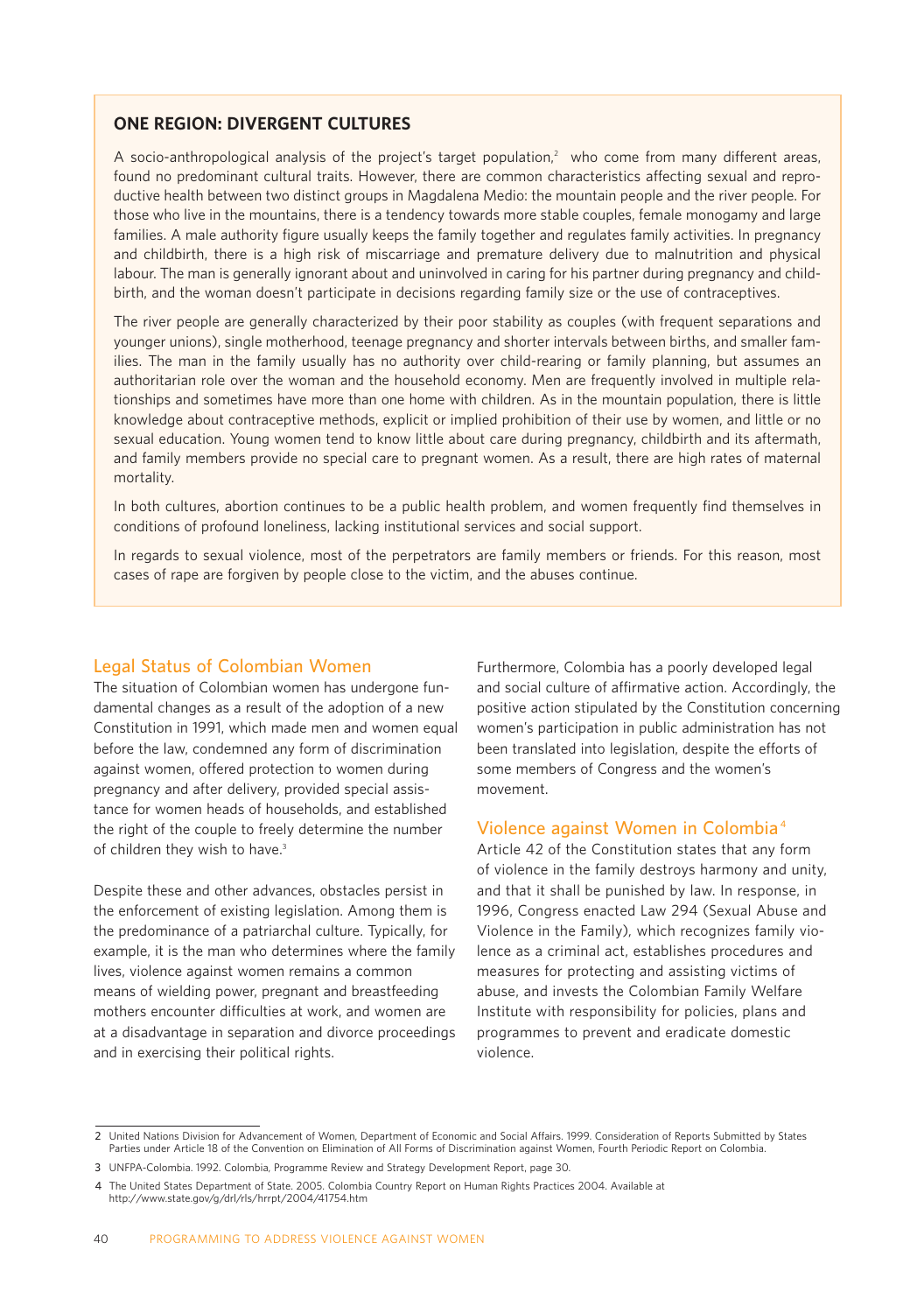Among the measures contained in the law is the order that the perpetrator must move out of the family home that he shares with the victim, and the characterization of sexual violence between spouses as a crime. Unfortunately, however, the law establishes a less severe penalty for sexual violence between spouses (six months' to two years' imprisonment) compared to the penalties provided in the Criminal Code for the crime of sexual intercourse with violence (two to eight years' imprisonment) and other sexual acts with violence (one to three years' imprisonment).

A 1995 Demographic and Health Survey gathered data on domestic violence in Colombia and found a high level of abuse among women and children. Of the women who were married or living with their partners, 52 per cent had suffered some form of abuse and more than a third had been beaten.

## **Violence Due to Armed Conflict**

In recent years, according to Amnesty International, "all the armed groups—the security forces, paramilitaries and the guerrillas—have sexually abused or exploited women, both civilians or their own combatants, in the course of Colombia's 40-year-old conflict, and sought to control the most intimate parts of their lives. By sowing terror and exploiting and manipulating women for military gain, bodies have been turned into a battleground." Women also suffer as indirect victims due to the violent deaths of their husbands and companions, displacement, and the greater burdens that they have been forced to take on in conflict zones.

## **THE UNFPA COUNTRY PROGRAMME**

The UNFPA Country Programme for Colombia was approved in January 2003, and projects were launched in the second half of that year. The programme cycle, which runs from 2003 through 2007, has a total budget of \$5 million.

The major achievements reported by the UNFPA Country Office in Colombia for 2004 in the areas of gender and gender-based violence included the following:<sup>5</sup>

*A multimedia campaign addressing sexual violence.* A multimedia campaign called *Derechos convertidos en Hechos* (Rights Transformed into Acts), addressing safer sex among adolescents, sexual violence, HIV/AIDS, safe motherhood, and prevention of cervical cancer was implemented nationally, reaching an estimated 3 million people.

*Study of institutional needs to address gender-based violence.* The Magdalena Medio technical team supported local health institutions in 29 municipalities to carry out a study on institutional needs in addressing genderbased violence and on the quality of and demand for reproductive health services. Operational plans for institutional improvement were developed and discussed with local authorities and training was conducted.

*Community and institutional response to gender-based violence.* This programme is being implemented in the Department of Risaralda, which has one of the highest indicators of sexual violence in the country. Its aim is to reduce the level of gender-based violence and create an integrated network of services (including health, social support, counselling, and legal services, among others) for survivors. To date, 1,000 professionals—including teachers, health professionals, policemen and women, forensic experts, judges, counsellors, psychologists, lawyers and human rights advocates—have been trained, and have participated in the design of protocols for the prevention of sexual violence and for a rapid, integrated response. A total of 1,000 community leaders were also mobilized to denounce violence in their communities and the culture of tolerance that enables it to continue.

*UNFPA assistance to the Colombian Ministry of Justice.* A model developed to prevent and respond to survivors of sexual violence will be replicated in 30 municipalities through technical assistance to the Ministry of Justice and the Colombian Family Welfare Institute. Training has already been provided to 19 regional coordinators and more than 350 professionals associated with these regional centres. Special emphasis was placed on ensuring the integration of health, education and counselling services.

*Training.* Training and capacity-building were also provided to regional and local affiliates of the Colombian Family Welfare Institute to integrate prevention and care for survivors of sexual violence into their programmes. More than 900 professionals were trained in 2004, representing 52 municipalities.

Five technical teams were also trained to develop municipal action plans to prevent violence against women and to respond to the needs of victims. In addition, training on the legal framework for action was provided to more than 200 medical professionals and forensic experts.

*Advocacy programmes on reproductive health and rights and gender equality.* Under the leadership of the First

**<sup>5</sup>** UNFPA-Colombia. 2005. UNFPA Colombia Country Office Annual Report 2004, Programme Performance Analysis. Available at: https://itrack.unfpa.org/app\_ars/index.cfm?fuseaction=SearchResults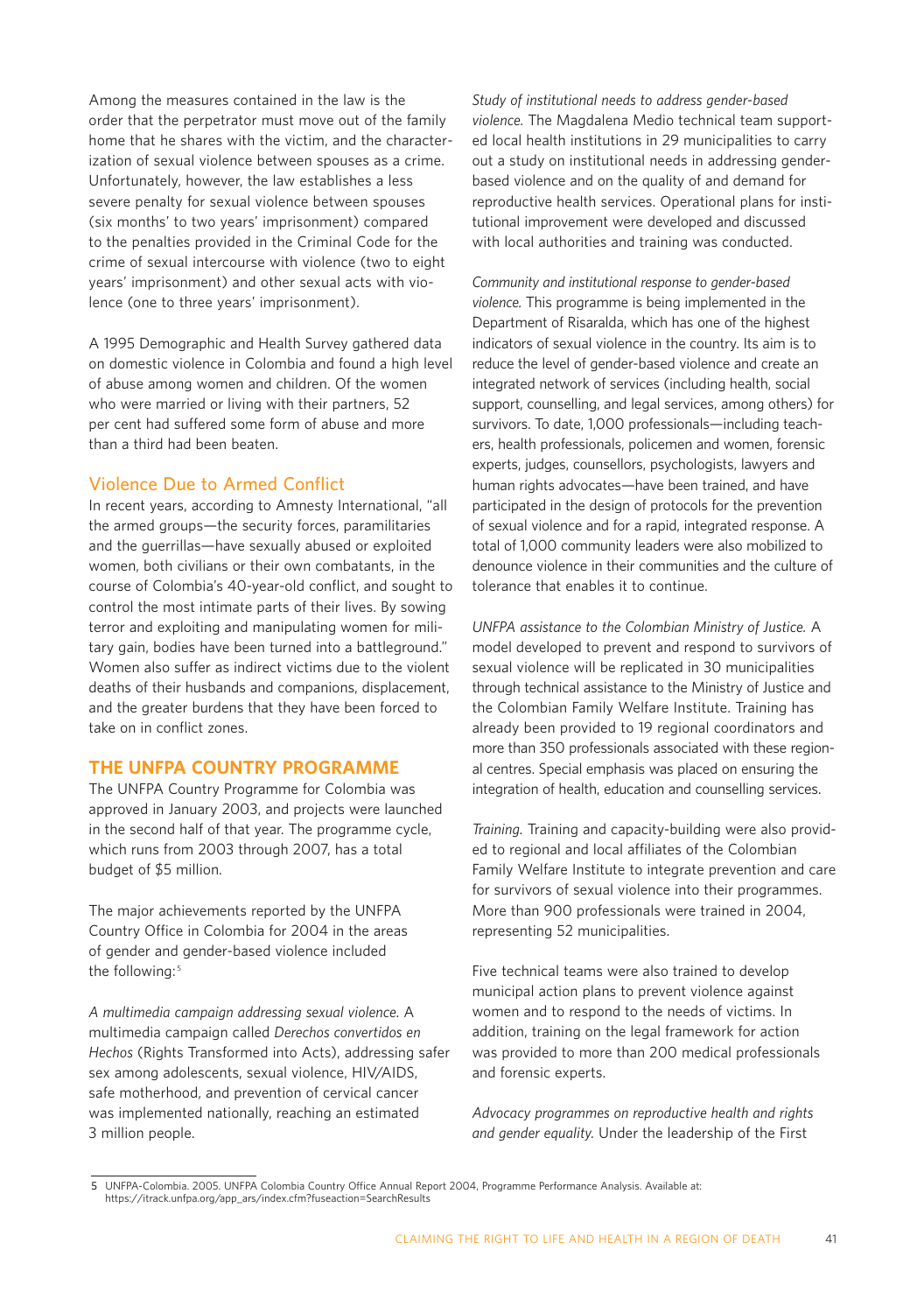Lady, and with technical support from UNFPA, the Presidential National Council on Reproductive Health and Reproductive Rights launched a campaign to strengthen local commitment to implementing the national reproductive health and rights strategy at the municipal level. The Council also initiated a programme reaching all branches of the military to address reproductive health and rights, gender-based violence and HIV/AIDS.

## **THE PROJECT Background**

The Sexual and Reproductive Health Project, which is the subject of this case study, was an offshoot of a larger initiative, namely the Programme for Development and Peace in Magdalena Medio. The parent programme had its origins in a 1994 proposal by the Human Rights Committee of ECOPETROL (the Colombian State Oil Company) and a demand by the Workers Trade Union for greater commitment by the company to the region's development. A concern for development and peaceful coexistence in areas of the country most deeply affected by conflict was also expressed by the Centre for the Study of Popular Education, a highly respected Jesuit organization that has a long history in the region. The Centre's director later became the founder and director-general of the Programme for Development and Peace, and was undaunted by the challenges it presented. In his words: "Wherever there is conflict, there is tension, and where there is tension, there is energy, which means there is the possibility to build."

The impetus for the programme grew out of the following question: Why, in a region so diverse and full of wealth, is there so much poverty and violence? The Programme for Development and Peace attempted to find answers to this question through projects that supported social development and economic productivity in the region. The guiding principles were the preservation of human life and dignity, the belief that development involves everybody and that it must strive for equity and sustainability.

## **The Sexual and Reproductive Health Project**

The Sexual and Reproductive Health Project was designed by UNFPA on the basis of directives outlined in the Programme of Action of the 1994 International Conference on Population and Development. The project was carried out in two phases—from 1998-2002 with a budget of \$850,000, and from 2003-2005, with a budget of \$280,000. It began as part of the health strategy of the Programme for Development and Peace, and later became the driving force behind the programme's rights-based approach.

The project was motivated in part by the results of a UNFPA-funded study carried out in 1997 by the Ministry of Health. The study compared poverty, violence and health indicators in the country's municipalities, focusing especially on reproductive health. It revealed that the 29 municipalities of Magdalena Medio were among the 100 municipalities whose condition was considered critical and most poorly served by subsidized health care in the region.

The study, which was carried out through a series of municipal workshops, also found insufficient institutional data, poor service quality and coverage, indicators significantly below national averages, poor community participation in the control and management of resources and services, high rates of sexual and family violence, and a poor supply of sexual and reproductive health services.

UNFPA cooperation was conceived of as an adjunct to the work of local health institutions. Project activities first focused on building the capacity of government institutions responsible for the implementation of national policies on sexual and reproductive health. It continued with direct empowerment and training of people in social organizations and in communities.

The methodology includes three types of capacity-building workshops. The first focuses on awareness-raising and explores the notion of individual identity and subjective experience. From there, one learns to recognize others as human beings who have their own identity and rights, and with whom one can interact on equal terms. The second workshop focuses on the consolidation of accurate information, with an emphasis on human rights and sexual and reproductive rights. Once people have a clear sense of their own identify and inherent dignity (that is, they realize that their rights must be demanded, protected and guaranteed), the goal is to internalize an objective understanding of these rights as they relate to sexual and reproductive health. The approach cultivates an outlook that is based not on emotion, but on rational arguments that permit the individual to explore ways to take action. The third workshop focuses on rebuilding social relationships within the community and with the State, both at the individual and group level. This takes place through a strengthening of the arguments concerning rights, and through an objective affirmation of those rights. The above methodology was carried out in selected communities in Magdalena Medio, in both public and private settings.

As a starting point for the project, baseline data were gathered for all 29 municipalities, which were used by the technical teams in prioritizing needs. Subsequent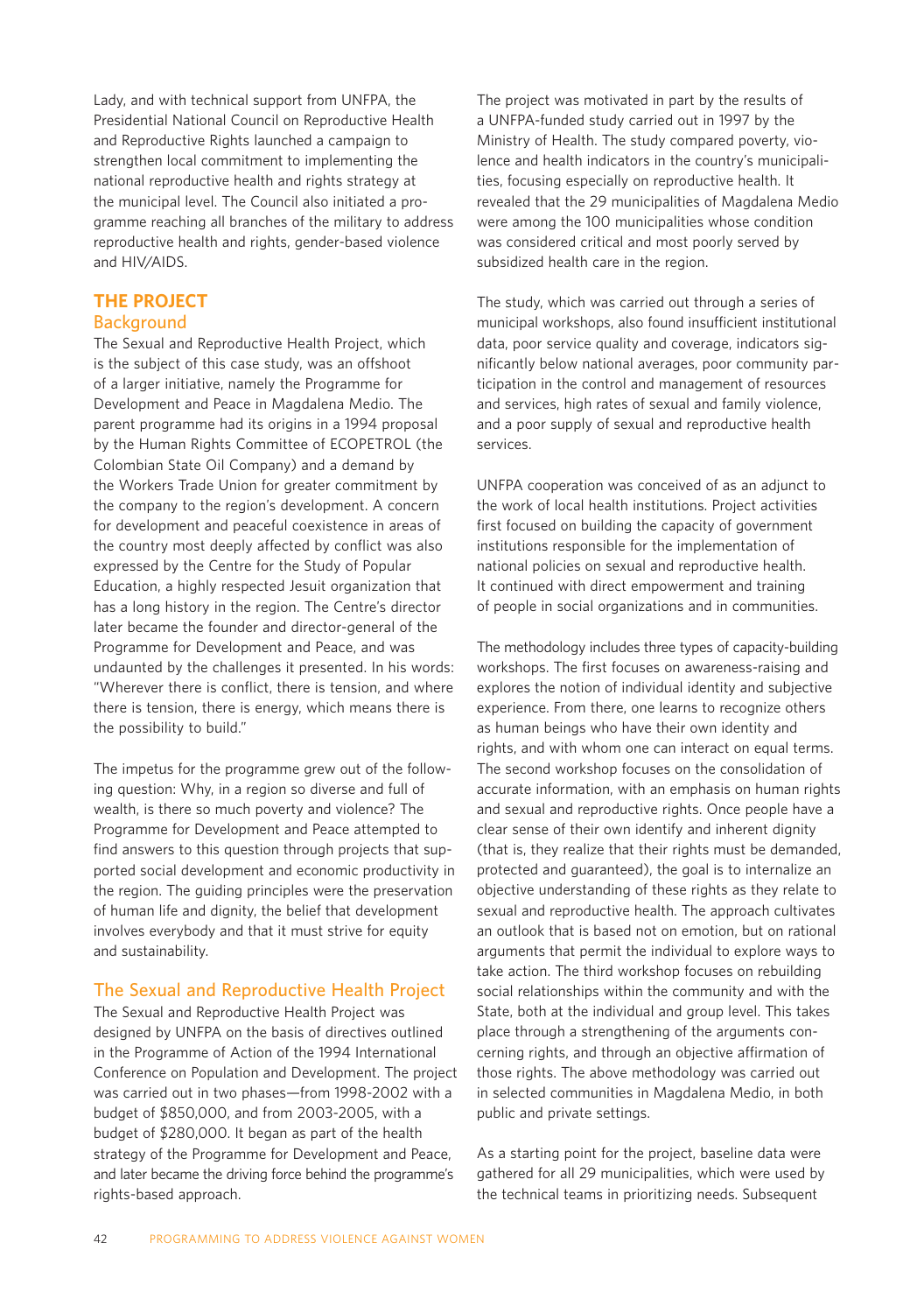## **ON CULTURE AND HUMAN RIGHTS**

In a recent presentation at UNFPA Headquarters in New York, the former coordinator of the UNFPA-supported Sexual and Reproductive Health Project, who is also a medical doctor and Jesuit priest, commented on the connection between culture and human rights. He is currently the deputy director of the Programme for Development and Peace in Magdalena Medio.

#### **On Faith, Culture and Personal Freedom**

*"I am a son of my culture, the child of a machismo culture. This is deeply rooted in my being—it affects the way I think, the way I am. I am also a child of poor parents. Even though they were displaced by violence, education gave them the possibility of freedom. People can often find a path to liberty in spite of painful circumstances….My mother concluded after having seven children that she needed to take control of her own body. My mother went down the road of giving women a voice—and that has become my mission: for women to be able to say: 'I am free and I can decide what to do with my body.'... I am also influenced by my religious experience. The experience of faith should be a liberating one. Men and women of faith have the right to be free….We used a pedagogic strategy to affect culture. You must confront culture. Don't destroy culture—make it evolve … so life can be better."*

#### **On Magdalena Medio and the Development and Peace Programme**

*"The Magdalena Medio region of central Colombia is known by many as the region of death. For the inhabitants of the area, it has become a region of hope. It is a land of overwhelming beauty, diversity and contrast. But the struggle between illegal armed groups and equally violent paramilitary forces has created fear….Reproductive health indicators were the worst in the country. Quality of services was low, coverage poor, documentation sketchy. High levels of domestic violence….We realized that we had to go beyond economic issues. We had to find the poorest people, those who were imprisoned by fear and poverty, and make them the focus of our work.*

*"At first, everyone was anguished to learn that a priest was running this programme. I discovered that you have to be who you are. I have been able to dialogue with people at every extreme….People and institutions came up with improvement plans. And we looked for ways we could meet them half way…."*

#### **On Domestic Violence**

*"Intra-family violence was viewed as something natural. We had to work hard to make it recognized as intolerable. It meant confronting the culture."*

#### **On Adolescent Sexuality**

*"Teenage pregnancy is a big problem in the area—in some places up to 50 per cent of teenage girls get pregnant. Young people don't have the means to protect themselves….Sexuality is always present—we need to be aware of its place at different stages in the life cycle…. We try to make young people aware of the value of their bodies. This has to start very early."*

#### **On Reproductive Health**

*"Our communication strategy initially focused on familiarizing people with the concepts, so they could speak about things that had not been spoken about."*

#### **On the Future**

*"We need to believe that it is possible to create a better world for everyone, in spite of different religions, races and national origin….We have to believe it's possible to live in a world of peace, where human rights will be respected and women and men can live in dignity."*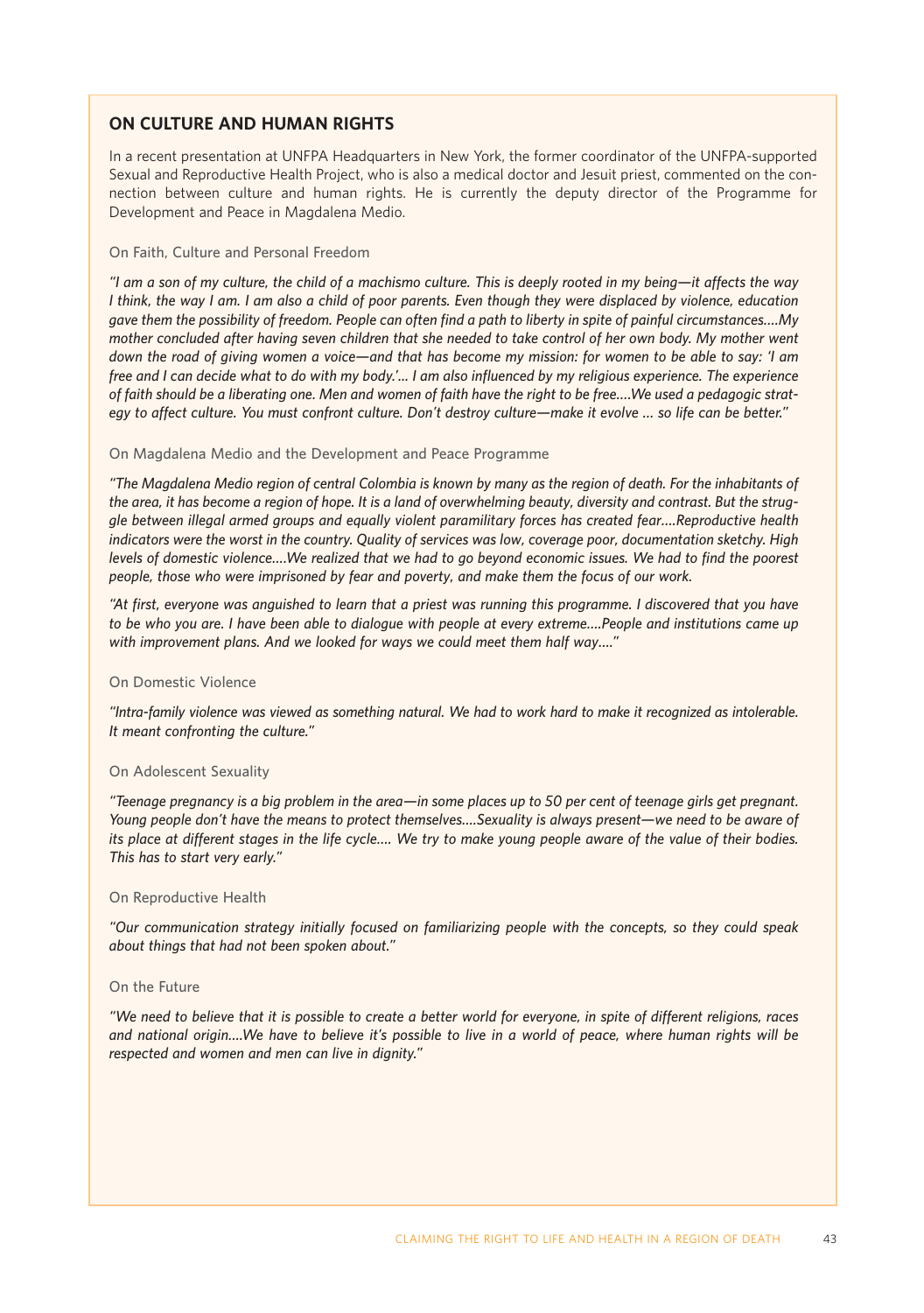baseline studies were carried out with UNFPA support in 2000 and 2004.

## **RESULTS**

By the end of the first phase of the project, municipal teams for sexual and reproductive health had been formed in 11 municipalities (this figure reflects the number of municipalities that were able to carry out a baseline survey and translate this data into projects, resulting in increased maternal and prenatal care and family planning). By 2005, teams had been established in 23 out of 29 municipalities.

enable them to recognize problems, identify solutions, and take individual and collective action for positive change in the area of sexual and reproductive health and rights, with the support of relevant institutions. The real transformation, according to the project team, begins when each man and woman realizes what they are doing, how they are doing it and why. The methodology of guided community dialogue encourages reflection, and asks questions that will allow people to examine their daily practices, especially those relating to rights and gender, and to identify problems and solutions within the context of their own culture.

Improvements have been noted in the quality and coverage of sexual and reproductive health services. And within communities and institutions in the region, there is now greater awareness of sexual and reproductive health and rights from a gender as well as a rights perspective.

*"As a doctor, or health-care team, we used to evaluate the woman, examine the woman and forget about her. Now I care about the person. I put myself in her place and inquire about other aspects of her life. I am more subjective, I go beyond my duties. For example, I give advice, information and try to follow up on cases." — Medical doctor from the municipality of Yondo*

UNFPA's role is to facilitate the creation of an environment in which people can make their own diagnoses and elaborate their own plans for action, follow-up and evaluation with the support of local project teams.

According to the former project coordinator, "We needed to strengthen the under-

Gender-based violence has also been made more visible and, increasingly, people are reporting it and seeking help. In the five largest municipalities in the region, responsibility for responding to gender-based violence is in the hands of inter-institutional technical teams. Periodically, these teams report to the authorities and the communities on the cases they have attended. At the same time, they are developing prevention strategies.

On balance, the results of the second phase have been positive, in terms of the learning that has taken place, the fulfilment of the project's goals, improvement in institutional practices, and emerging signs of transformation in social relationships and individual behaviours. On the other hand, within institutions responsible for human rights, the processes that were initiated through the project must become more systematic and there should be closer alignment with local, regional and national policies.

The organizations participating in the project, along with the various women's and youth groups, consider it vitally important that the project be further expanded to reach people in the region who are vulnerable and marginalized.

## **IMPLEMENTATION PROCESSES Promoting Community Dialogue and Personal Transformation**

The ultimate goal of the project is to empower individuals through a better understanding of their rights; it is to

standing of human rights and the institutions that protect them…. We began by telling people that their bodies are the minimal space over which they can make decisions. We created a connection between the rights related to the body and expanded it to include civil rights and the rights of other human beings. We encouraged people to become political actors, to claim their own rights and work towards the rights of others. We tried to get institutions to recognize their obligations towards ensuring the rights of individuals. We created safe spaces for encounters, spaces where people could come to share their stories and histories. We had people draw the important aspects of their lives, and this mapping of their realities became a baseline for showing us a path forward. We listened to what people said they needed."

The transformation that is sought involves the recognition of the *individual (intimate) self* as one who possess inherent dignity and rights, the recognition of the other as one who possesses legitimate and equal rights (which leads to a re-evaluation of the *social—or relational—self)*, and the formation of new social relationships with the community, institutions and the State. Based on this new understanding, the *political (participatory) self* seeks a way to contribute to human development, from a rights and sexual and reproductive health perspective.

Though the project has evolved over time, the basic methodological approach has consistently focused on the strengthening of social and institutional networks and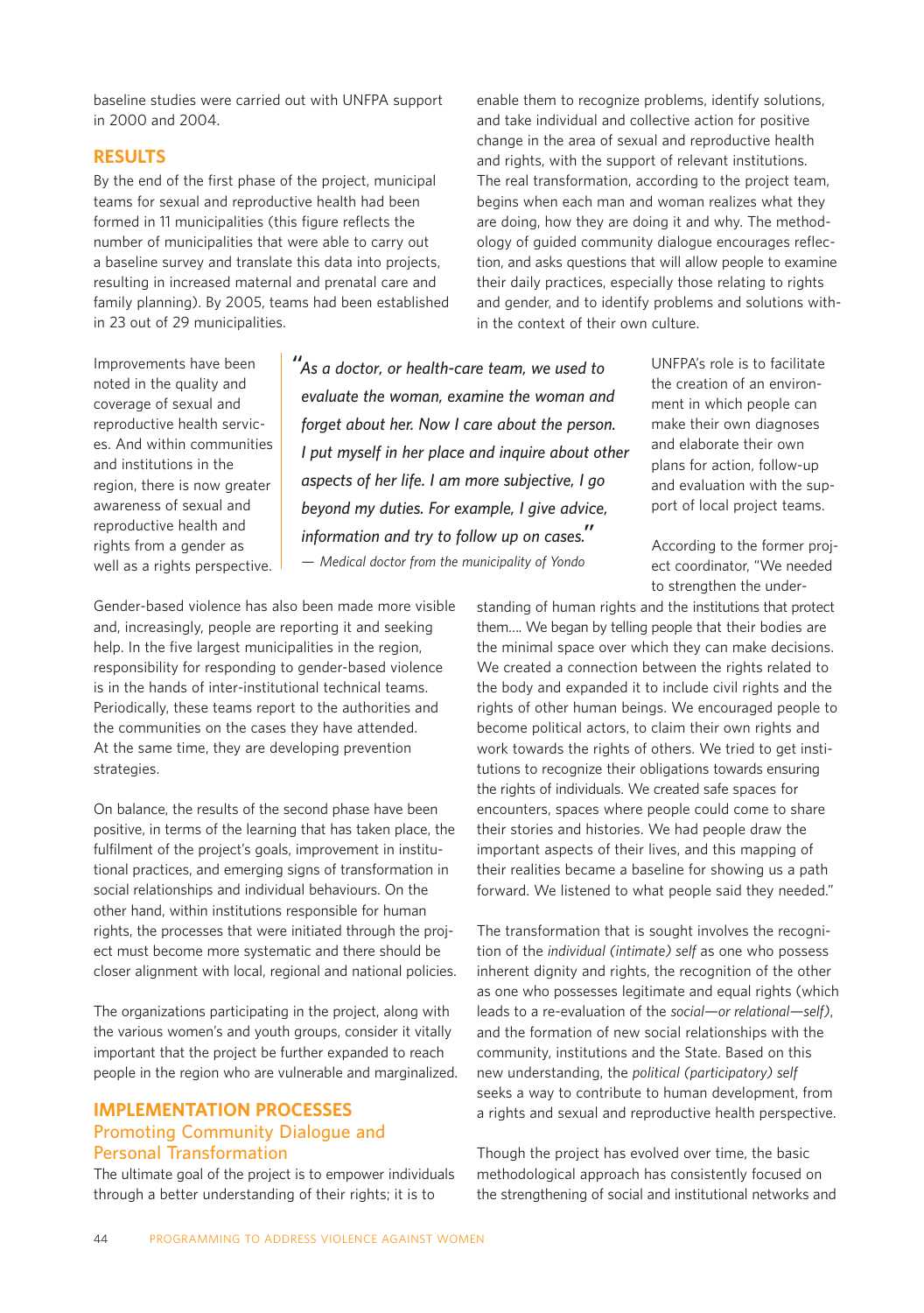promoting within them a rights-based agenda. This was carried out through an intensive process of team-building, the creation of strategic alliances, and the application of a carefully thought out communication strategy:

- *Municipal teams* pivot around the creation and consolidation of work groups and/or mobile teams for the promotion of sexual and reproductive health and rights. The groups are informally structured with no hierarchy, and consist of volunteers representing the health, justice, protection, education, and community development sectors as well as Local Planning Councils, the Programme for Development and Peace, health committees, pastors, women's groups and youth networks.
- *Strategic alliances* were built through negotiations with government and civil society organizations, including the Magdalena Medio Youth Network, Colombian Red Cross, Association of Radio Station Networks of Magdalena Medio, the Centre for the Study of Popular Education Foundation, the Barrancabermeja Diocese (youth pastors), The Sacred Heart of Jesus Parish (inmate education project in the Barrancabermeja and Puerto Berrío penitentiaries), and the Presidential Council on Special Programmes.
- *The communication strategy* involved the production of flyers, radio programmes and other communication vehicles to raise awareness of the project and of sexual and reproductive rights. The theme of sexual violence was also specifically addressed, along with activities for the integrated care of survivors of sexual violence in five municipalities. Local implementation of the strategy was seen as a way to build capacity and to foster internalization of project objectives.

As a result of these community dialogues on sexual and reproductive health, the orientation of the project shifted in the second phase to focus on survivors of sexual violence and the needs of people in remote rural communities.

## **Providing an Integrated Response to Survivors of Sexual Violence**

This component of the project became operational in 2003, in response to specific needs identified by the population and by experts participating in various project activities. Experience in municipal forums and workshops, as well as more systematic studies, uncovered two disturbing realities: the persistent violation of the rights of girls and boys, women and teenagers in relation to sexual violence; and the lack of an adequate response by communities, public institutions and professionals in the health, education and justice fields.

The same strategy that had proved effective in tackling sexual and reproductive health was applied to this problem: strengthening the technical capacity of professionals to respond to survivors of sexual violence and the building of social networks. Issues addressed ranged from training on rights to risk management, to the definition of protocols to identify and respond appropriately to victims of sexual violence.

The process employs a culturally sensitive approach that encourages an in-depth understanding of the attitudes, myths and regional perspectives surrounding violence against women—its origin, how it operates, the mechanisms and attitudes that perpetuate it, and how victims are received and dealt with by the community. Also explored are the consequences (if any) for the aggressor. Starting from a base of women's and youth organizations and networks focused on preventing sexual violence, actions were proposed to transform the myths and attitudes that allow such violence to continue. Today there is a regional committee addressing the issue of sexual violence that incorporates aspects of health, education and the judiciary. Social organizations that participated in the initial process or are interested in the subject are also involved.

## **Making Vulnerable Populations Visible**

Beginning in 2004, the project expanded its work in rural areas with the greatest guerrilla and/or paramilitary presence. This re-orientation was the result of an evaluation that found that a lot of work had already been accomplished in urban areas, but very little in rural areas, where the greatest violations of rights were occurring. For some time, project members had thought to approach rural women, peasants, and children and youth through social networks. But it turned out these very people were the least visible in such networks. This insight led the technical team and the community to explore a different strategy—one in which rural communities, those most affected by the worsening armed conflict, could become the subject of direct actions aimed at promoting their rights.

This expansion into rural areas in 12 municipalities was carried out through a pilot project in so-called 'Humanitarian Spaces'. These spaces were conceived of as places to "create favourable conditions not only for the Development and Peace Programme's Peace Laboratory, but also for the inhabitants, built around social actions for the defence of life and the application of International Humanitarian Law."6

**<sup>6</sup>** http://www.pdpmm.org.co/labpaz/espacios.htm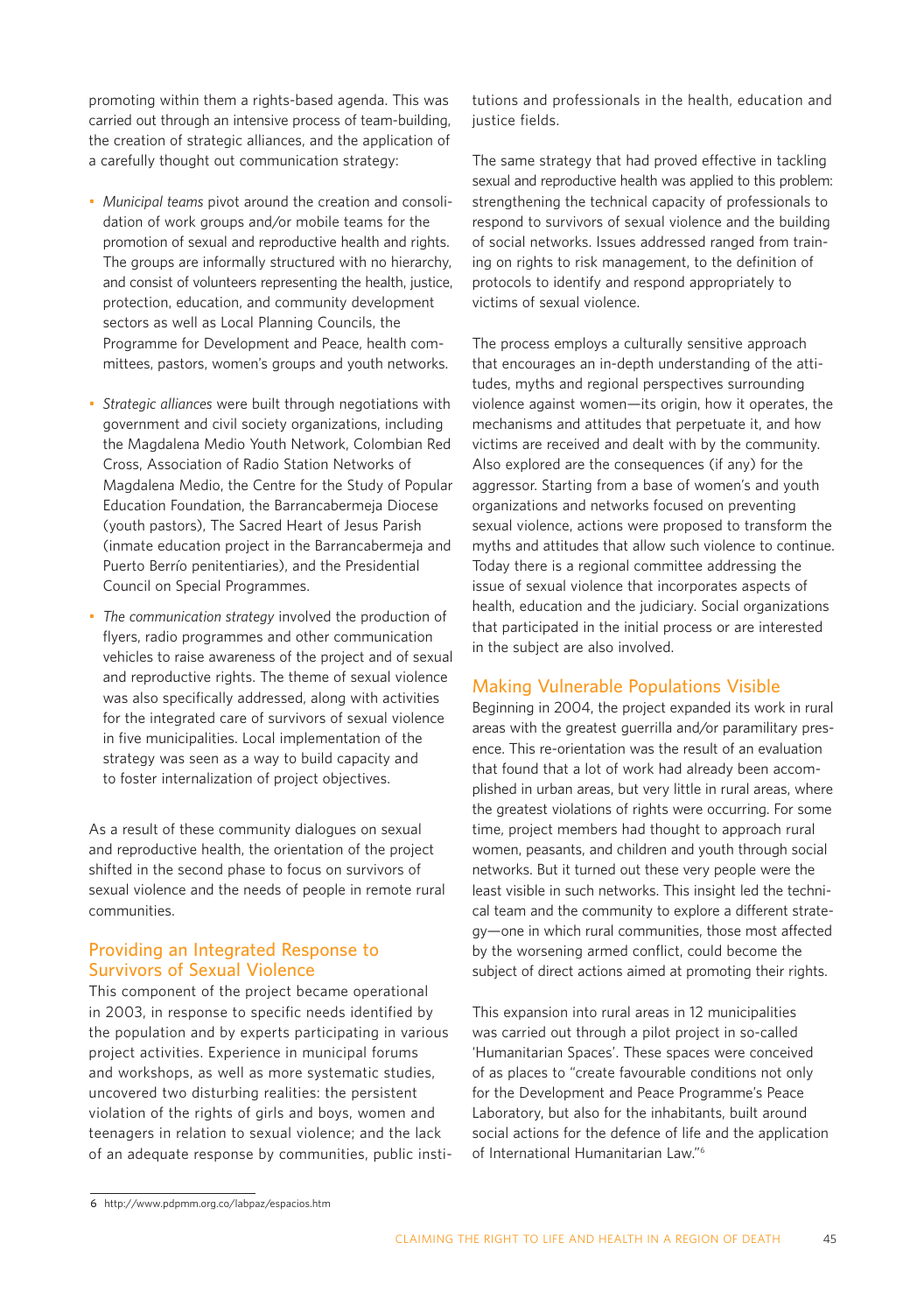The diagnosis of the situation within the Humanitarian Spaces was conducted through observation and work with Community Action Boards, women heads of families, teachers, health promoters and local youth. The work with the community demonstrated that it was necessary to take into consideration the cultural differences

From the perspective of the Church, according to the former project coordinator, "Magdalena Medio also put us to the test in terms of our religious convictions. True faith, true conviction, true belief, must be wedded to reality, it must embrace people's suffering, embrace the difficulties they face. If it can, it is a testament to the

of various groups, and to develop different methodologies for working with them. It also indicated the need for training in sexual and reproductive health and rights as well as gender issues, which could help reduce rates of abortion and early pregnancy and debunk common myths about various methods of contraception. The work with the community also helped identify the needs of institutions to improve the quality of sexual and reproductive health services and the promotion of rights in every Humanitarian Space.

Through this rights-based approach, communities have been able to demand a change of attitude and, to a certain extent, face and resist armed groups.

*"We began the work in Magdalena Medio by getting close to people, respecting them, and learning about their culture. If we had begun by launching a birth control campaign, we would have been rejected. There are certain things that cannot be faced head on….*

*"What traditionally has been done is to look at sexual and reproductive health problems from an objective perspective, but not from people's own experience….*

*"In helping women take decisions about themselves, we found that the road map was the body, teaching them to recognize their body as their own. It allowed us to begin a process of self-affirmation and consciousness that impacted the culture and began to change habits."*

*— Sexual and Reproductive Health Adviser, UNFPA*

# **MEDIATION AND NEGOTIATION UNFPA and the Catholic Church**

Despite the Catholic Church's stance on contraception, the Jesuit Order has been a key ally in the project. In supporting UNFPA and the Sexual and Reproductive Health Project, the Order faced a number of dilemmas and risks, which have been jointly addressed and now constitute one of the strengths of the project.

From UNFPA's perspective, working with a Catholic organization at first seemed counterproductive and even risky. However, it was also recognized that a project centred on culture and rights cannot distance itself from religious convictions and practices in a region with a strong Catholic tradition. Once it became clear that people understand and manage their sexuality from a set of cultural norms with deep religious roots, what at first seemed like a risk became an opportunity. And common ground—the inherent dignity of human beings—was established as the base from which the two sides could work together.

fact that our faith is large, inclusive, and capable of understanding people's daily struggle." He continues: "This was the context within which I found myself, between the risk it meant for UNFPA to have a priest working on this difficult subject and the Church's concern for having one of their own working in this difficult area. Finally, both decided to take the risk."

# **PARTNERS**

In addition to government partners, numerous nongovernmental stakeholders have contributed to the project. These include the Magdalena Medio Youth Network, Colombian Red Cross, Association of Radio Station Networks of Magdalena Medio, the Centre for the Study of

Popular Education Foundation, the Barrancabermeja Diocese (youth pastors), The Sacred Heart of Jesus Parish (inmate education project in the Barrancabermeja and Puerto Berrío penitentiaries), and the Presidential Council on Special Programmes.

# **LESSONS LEARNED**

**When embarking on projects that deal with sensitive issues, it is essential to work with both the power brokers of the region as well as local leaders to gain access to a community and earn its trust.** Political and religious leaders, and others who wield influence in a particular locale, can play a pivotal role in shaping popular opinion. To gain more than a superficial access to a community, it is often necessary to first win the support of local power brokers, who can contribute to the project in different ways. Gaining their support involves getting to know them as individuals and understanding the relationships among them.

Similarly, it is important to identify local actors who are natural mediators and who can connect the customs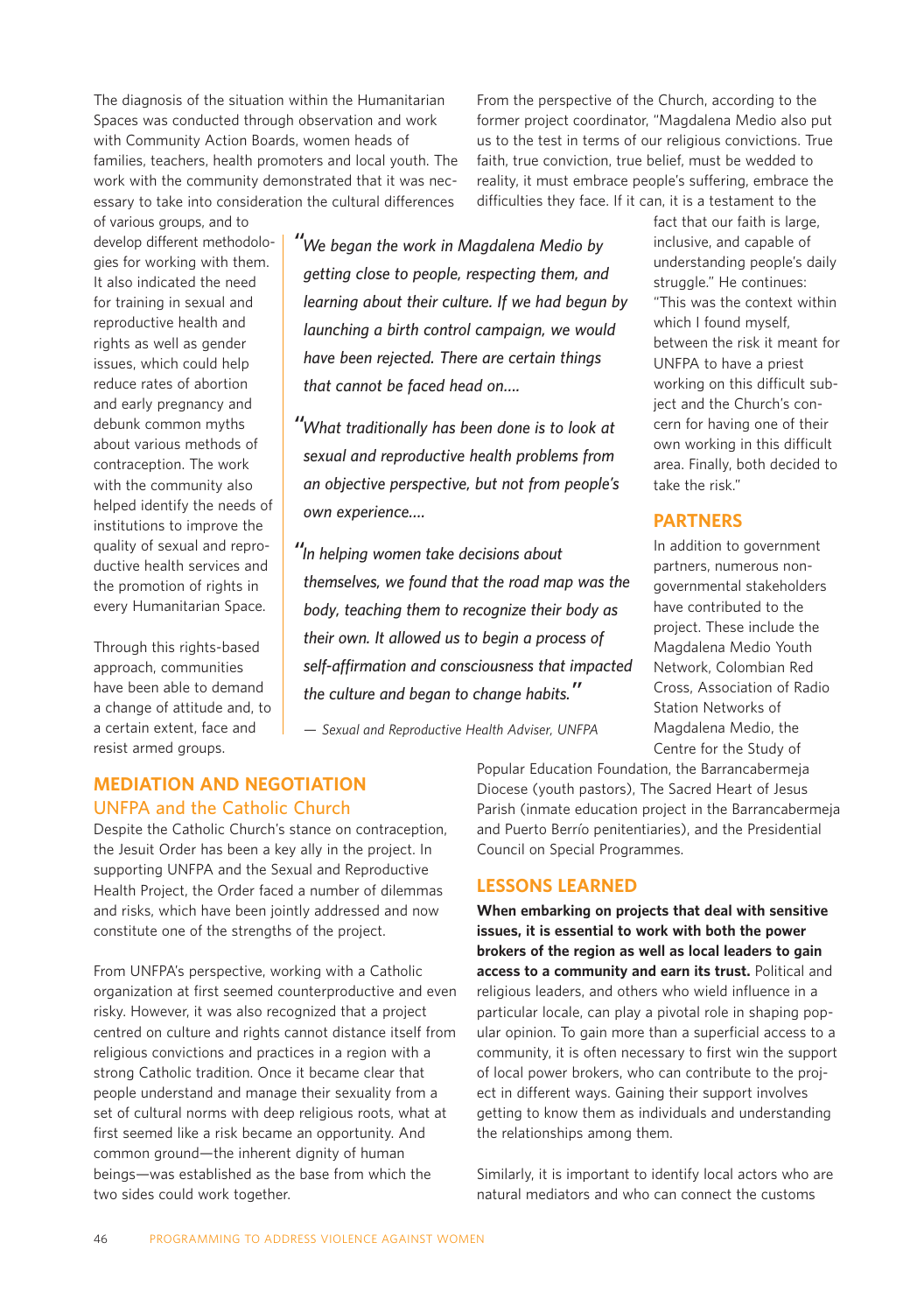and traditions of the region to new arguments. Such leaders have helped open new spaces for dialogue and promote an understanding of sensitive topics such as the family, sexuality and rights, and personal transformation. Had these discussions not taken place under the auspices of leaders who are respected by their communities, they would have been carried out in a climate of fear and mistrust.

**Understanding the needs and aspirations of individuals and communities requires that development workers 'enter their reality'—that they spend the time necessary to understand their beliefs, motivations, perceptions and values.** To quote the former project coordinator, it was important to approach "Magdalena Medio and its problems without rushing, so we may listen calmly, so we may understand the people, their rhythms, their way of understanding, their way of doing things. When we have done this, we will have earned people's trust."

**Even among Catholic organizations that oppose family planning, common ground can be found.** Preserving the dignity of human beings, especially vulnerable populations, was the shared goal of UNFPA and the Jesuit Order that became a partner in the Sexual and Reproductive Health Project. In fact, the backing of this Catholic organization was one key to the project's success in a country whose culture has deep religious roots.

**Participation, especially among youth, is key to changing attitudes and behaviours.** As their involvement in the project increased (beginning with the formation of sexual and reproductive health teams), young people began to internalize the project goals. Their behaviour changed and they began to move towards greater gender equality in their own relationships. When they participated together in meetings, young as well as older men began to recognize their affective role in their children's lives. At the same time, women began to question their role, and to propose that men take a more active role in domestic chores and childcare. This 'learning by doing' approach was an important strategy in fostering attitude and behaviour change.

**The support of institutions is integral to progress in sexual and reproductive health and rights.** As participation by various groups in the project increased, so did the need to articulate the process of change, and to communicate it to others. One important area of discussion was the institutional support required for the achievement of sexual and reproductive health and rights.

Institutions can have a subtle, yet significant, impact on the way men and women relate to each other. For example, when women attend medical consultations at a health institution, and learn about their right to decide about contraception, they become aware of the fact that this right has implications for their body, their sexuality and reproduction. It is from this awareness that they seek to build new relationships with men, who used to make such decisions for them. Such awareness results from the sustained, and consistent, efforts of institutions and community groups alike.

**Cultural and geographic differences influence the perception of sexual and reproductive rights, and methodologies to promote them may differ from one setting to the other.** Some people are receptive to the conceptual implications of a rights-based approach (conveyed through talks and workshops); others operate more on the basis of their emotions. Still others respond best to personal stories about exercising one's rights. A conceptual understanding alone does not guarantee that one's private life will be altered, but it is a necessary ingredient if people are to transform their culture willingly.

The methodologies used to promote an understanding of sexual and reproductive rights may vary, depending on the audience. In some cases, activities that involve a large element of playfulness help overcome low levels of education. In all cases, careful and attentive listening, and ethical responsibility, are vital for earning people's trust. People will expect concrete learning tools to solve specific problems regarding abortion, early pregnancy, myths regarding contraceptive methods, and practices that are hazardous to women's health.

## **PRACTICES THAT WORK**

**Adopting a human rights-based approach.** When UNFPA works to improve reproductive health care, such as family planning, it aims to leave behind more than just a service. It seeks to convey the message that one has the right not only to that service, but to *quality* service.

**Making the connection between rights related to one's own body and rights in the larger civic and political arena.** To foster internalization of a rightsbased approach, project staff worked intensively to help people realize the rights related to their own bodies, which they identified as the first 'humanitarian realm'. This realm, they said, must be known, respected and protected, and is a place where people can exercise their dignity and their rights.

Subsequent group work emphasizes the paradigm shift that is required to understand one's sexuality as a social